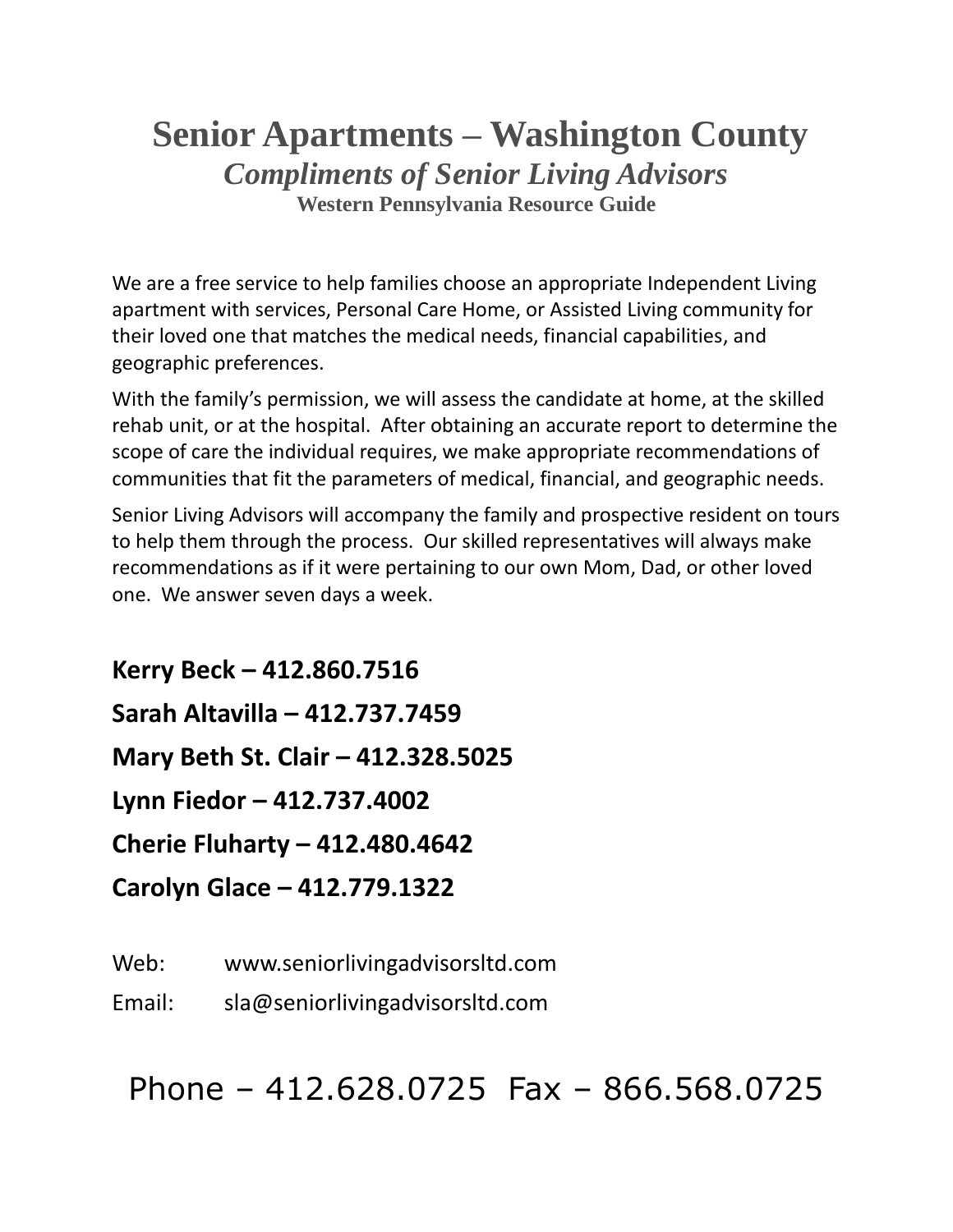# **Senior Apartments - Washington County**

Public housing is rental housing provided to income-eligible families, seniors, and persons with disabilities. Public housing comes in all sizes and types--from single-family houses to high-rise apartments for seniors. Residents in public housing may either pay 30-40% of the adjusted gross income for rent, or a flat fee based on the unit for which they qualify. The type of payment depends on the way the building is funded, so contact each building for information.

### **Nathan Goff Junior Apartments**

(724) 489-4331 Middleland Ave. North Charleroi, PA 15022 Subsidized Age 62 or SSI Disabled/Handicapped

### **Crest Avenue Apartments**

(724) 489-4442 500 Crest Ave. Charleroi, PA 15022 Subsidized 62 or older

# **Char-House**

(724) 489-4445 251 Ninth St. Charleroi, PA 15022 Subsidized Call for eligibility

### **Bassettown Manor**

(724) 228-6073 39 North Main St. Washington, PA 15301 Subsidized Age 62 or SSI Disabled/Handicapped

# **Bellmead Apartments**

(724) 223-5744 815 South Main St. Washington, PA 15301 Subsidized Age 60 or SSI Disabled/Handicapped

## **Burgettstown Apartments**

(724) 947-3702 100 Highrise Way Burgettstown, PA 15021 Subsidized Age 60 or SSI Disabled/Handicapped

### **Century Plaza**

(724) 223-8288 1880 West Chestnut St. Washington, PA 15301 Non-subsidized Age 62 and older

# **Jollick Manor / Crumrine Towers**

(724) 228-6060 x 117 100 Crumrine Tower Franklin St. Washington, PA 15301 Subsidized Age 62 or SSI Disabled/Handicapped

### **Everyday Living**

(724) 229-0851 690 Hewitt Avenue Washington, PA 15301

## **Thomas Campbell**

(724) 225-2290 x 11 850 Beech St. Washington, PA 15301 Subsidized Age 62 or Mobility Impaired

### **Washington Arbors**

(724) 222-5510 154 North College St. Washington, PA 15301 Subsidized Age 62 or SSI Disabled/Handicapped

### **Bentleyville Towers**

(724) 239-4007 304 Washington St. Bentleyville, PA 15314 Subsidized Age 50 or SSI, Elderly /Disabled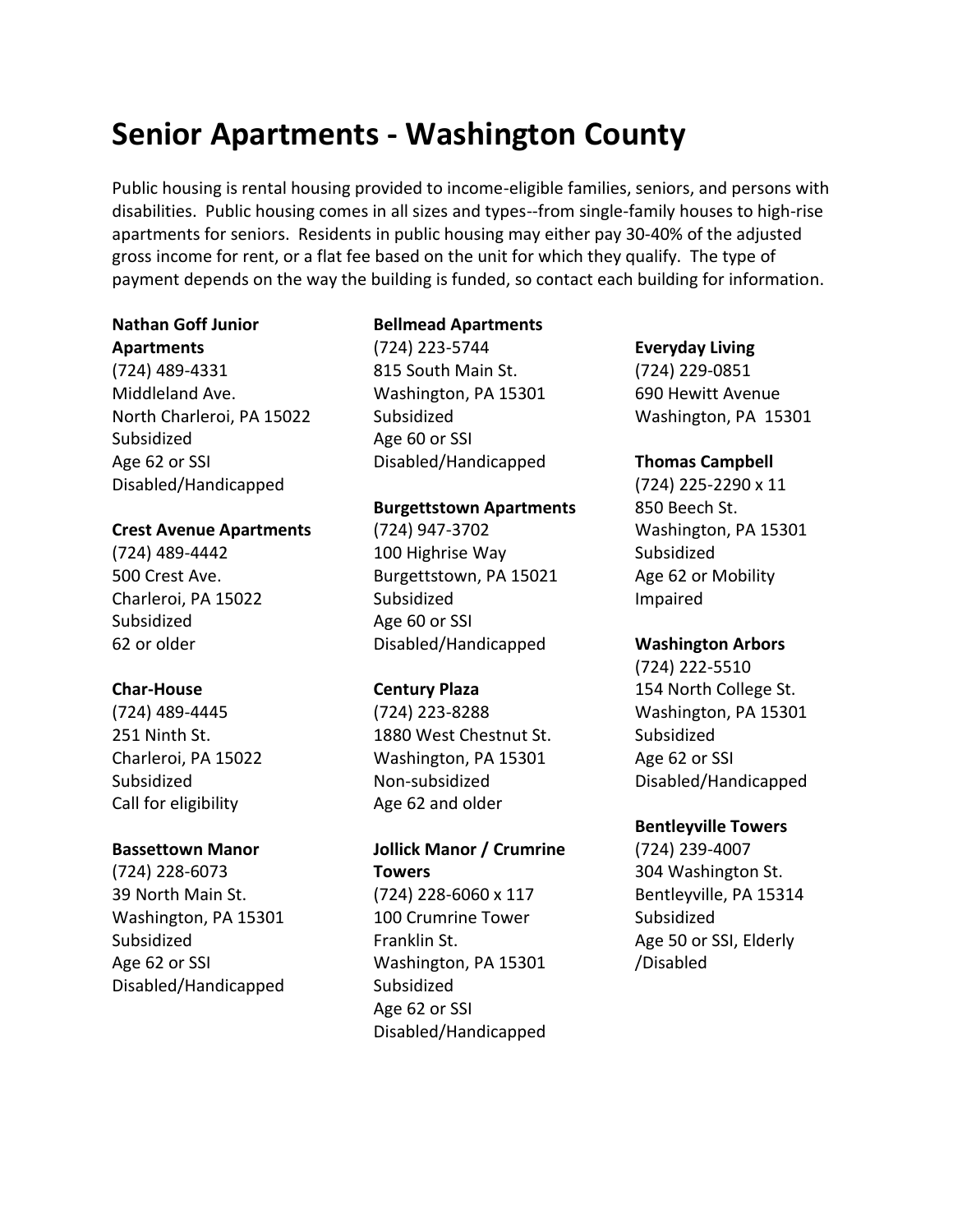#### **Claysville Elderly Apartments**

103 Green Street Claysville, PA 15323 (724) 663-4314 Age 62 or older

# **Claysville Patio Homes**

P.O. Box 30 Claysville, PA 15323 (724) 663-4314 Age 55+

# **The Oaks at Center in the Woods**

(724) 938-3788 200 Woodland Ct. Brownsville, PA 15417 Subsidized Age 62 or older

# **Liberty Towers**

(724) 938-3003 520 Liberty St. California, PA 15419 Subsidized Age 62 or SSI Disabled/Handicapped

# **Riverview Apartments**

(724) 938-3003 399 First St. California, PA 15419 **Subsidized** Age 62 or SSI Disabled/Handicapped

# **California Apartments**

(724) 938-8885 243 Second St. California, PA 15419 Subsidized Age 62 or SSI Disabled/Handicapped

### **California Manor**

(724) 938-8884 243 Second St. California, PA 15419 Subsidized Age 62 or SSI Disabled/Handicapped

# **Cannon Apartments for**

**the Elderly** (724) 873-4627 1 West College St. Canonsburg, PA 15317 Age 62 or SSI Disabled/Handicapped **Subsidized** 

# **Canon-House**

(724) 745-7771 121 North Central Ave. Canonsburg, PA 15317 Subsidized Age 62 or SSI Disabled/Handicapped

### **AHEPA 156**

(724) 746-3570 156 Ahepa Dr. Canonsburg, PA 15317 Subsidized 62 or Older

# **Ellsworth Parkview Apartments** (724) 239-5609

19 Main St. Ellsworth, PA 15331 Subsidized Age 55 or SSI Disabled/Handicapped

### **Heritage House**

(724) 745-7480 140 West Pike St. Houston, PA 15342 Subsidized Age 62 or SSI Disabled/Handicapped

## **Havelock Commons**

(724) 926-3033 105 Coal St. McDonald, PA 15057 Subsidized Age 62 or Older

## **Donora Apartments**

(724) 379-5265 700 McKean Ave. Donora, PA 15033 Subsidized Age 62 or SSI Disabled/Handicapped

### **Donora Towers**

(724) 379-8338 685 Meldon Ave. Donora, PA 15022 Subsidized Age 62 or SSI Disabled

# **Monongahela Manor**

(724) 258-2653 401 West Main St. Monongahela, PA 15063 Subsidized Age 62 or SSI Disabled/Handicapped

# **John Lignelli Manor**

(724) 258-2582 110 Chest St. New Eagle, PA 15067 Subsidized Age 62 or older